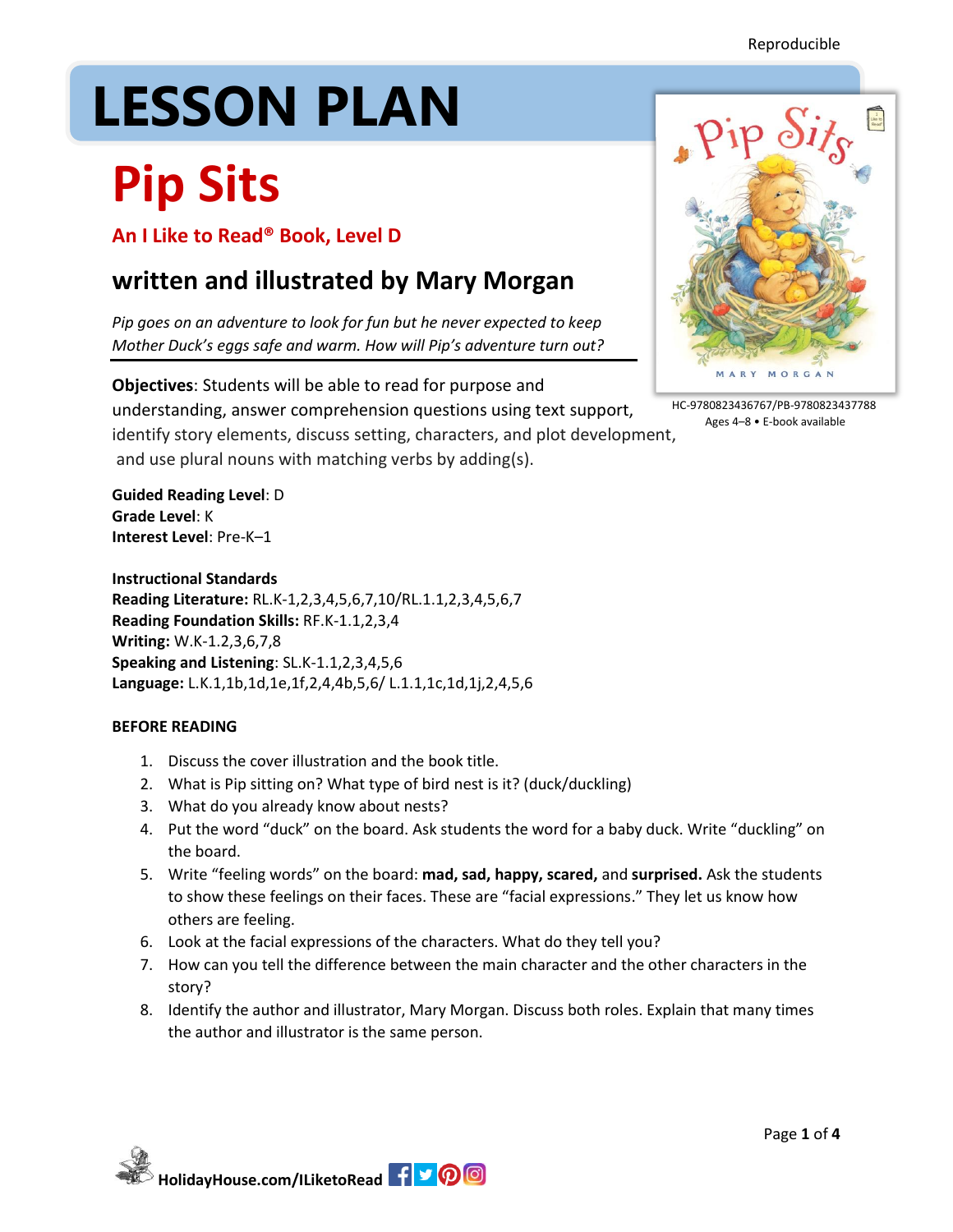#### **Take a picture walk through the book.**

- 1. Write down the class predictions. I think this book is going to be about
- 2. Notice the words next to the illustrations. Why did Mary Morgan place the words near the pictures?
- 3. Where do you think this story takes place? (setting)
- 4. What kind of characters will be in the story?
- 5. What do you think the story will be about?
- 6. Do you think this book is real or make-believe, fiction or nonfiction? Explain

#### **Word Work**

1. Write the vocabulary words on the board and discuss each word. Identify the beginning sounds, root words, and endings.

> feel(s) hear(s) tap(s) poke(s) say(s) pop(s) egg(s) love(s) eat(s)

- 2. Circle all of the action words/verbs. Say each word/verb with and without the ending (s).
	- Mom
	- mama
	- $\bullet$  Pip
	- Mother Duck
	- $\bullet$  sit(s)
	- $\bullet$  fun
	- $\bullet$  jump(s)
	- $\bullet$  peek(s)
	- $\bullet$  see(s)
- We add (s) to an action word when the noun is singular, that is, one person or thing.

Ex.: Mama jumps up. Mama hears me. Mama sees me.

#### **We do not add (s) when the noun is plural or more than one person.**

Ex.: The chicks jump up. The chicks hear me. The chicks see me.

- 3. Write all of the sight words on a chart.
	- look, for, goes, up, he, I, have, to, go, will, you, on, my, in, the, it, all, they, one, want, come(s), get(s)
- 4. Download flash cards for the sight words from the Holiday House website*.* Practice a few times in small groups.

#### **DURING READING**

- 1. First reading shared: Teacher reads aloud and models as students read along and look at the illustrations.
- 2. Second reading/independent: Students read silently.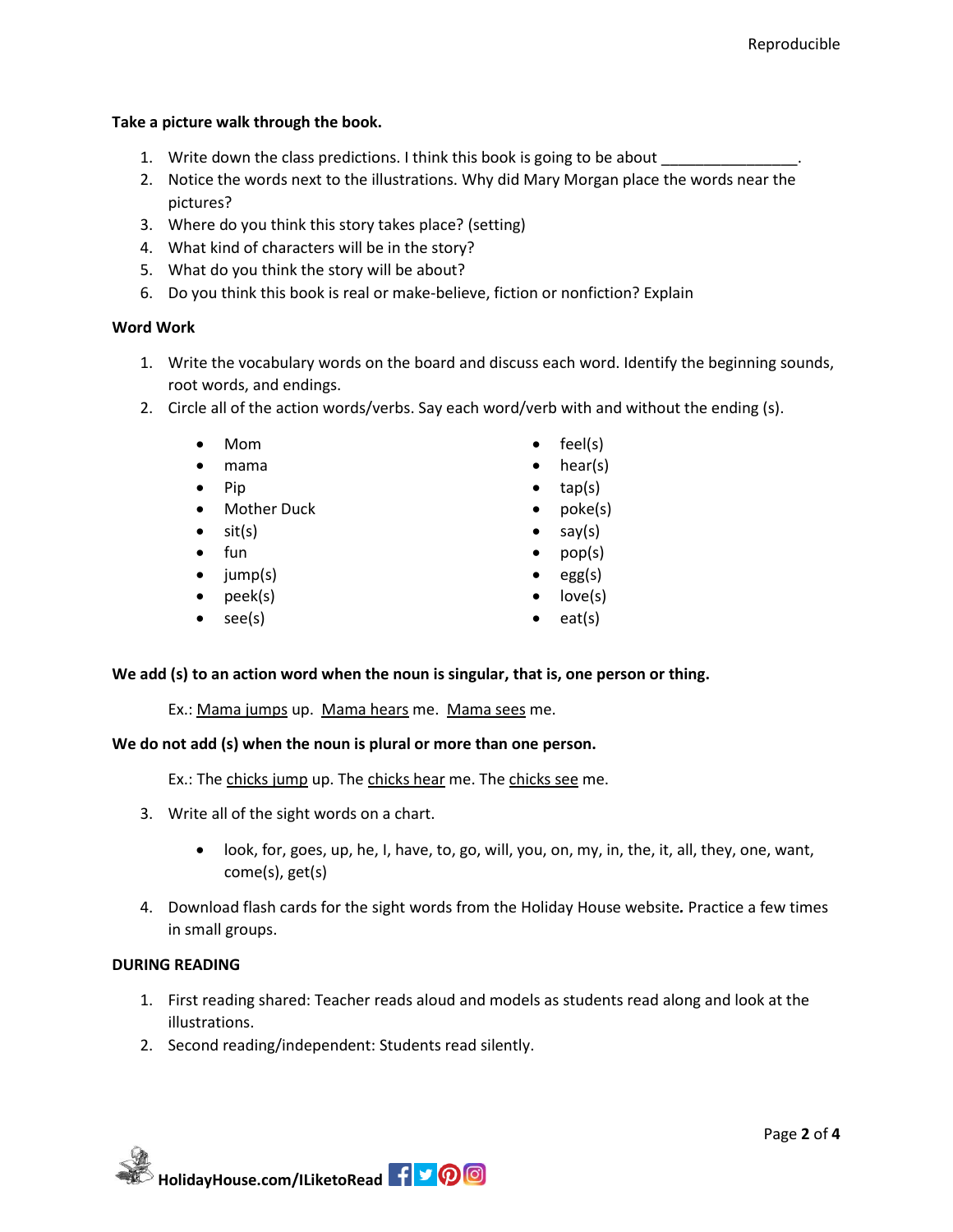#### **Read to Find Out**

- 1. How does Mary Morgan use singular and plural nouns with matching verbs in the story? Find examples from the book on each page.
- 2. How do the characters feel? What do their facial expressions tell you?
- 3. What does Pip do in the beginning of the story? How does he have fun?
- 4. What happens next?
- 5. How does Pip take care of the eggs?
- 6. Why do the ducklings think Pip is their mama?

#### **Discuss**

- 1. **"**Imprinting" and "instinct"
- 2. What do the newly hatched ducklings do when they come out of their shell? (sit, sleep, peep, eat)
- 3. What is the problem in the story?
- 4. How does the problem finally get solved?

#### **AFTER READING**

#### **Make connections**

- 1. Check your predictions.
- 2. Go through the book and find details in the illustrations that helped you understand what was happening in the story. Discuss the way the characters are feeling by looking at their facial expressions.
- 3. Fill in the blanks using "feeling words": tired, happy, confused, worried, scared
	- When the babies want Pip he is \_\_\_\_\_\_\_\_\_\_\_\_\_\_, but Mother Duck feels\_\_\_\_\_\_\_\_\_\_\_\_\_\_\_.
	- Pip feels \_\_\_\_\_\_\_\_\_\_\_\_\_\_\_\_ when the ducks jump in the water.
	- Mama is \_\_\_\_\_\_\_ reading a book.
	- Pip feels **being when Mother Duck asks him to sit on her eggs.**
	- Pip feels \_\_\_\_\_\_\_\_ when the ducklings begin to peep.
	- $\bullet$  In the end, everyone is
- 4. What are some other feeling words?

"Quack!"

- 5. Why is everyone happy at the end of the story?
- 6. Go back to the book. Write the name of the character or characters who say:
	- "My babies!"

"Peep"

- "Mama"
- 7. Write a sentence about something a real baby porcupine would do for fun. Draw a picture and share with the group.
- 8. Read a book about real ducks and their ducklings. Compare and contrast the fiction and nonfiction book. Are there any true facts in *Pip Sits*? What did you learn?